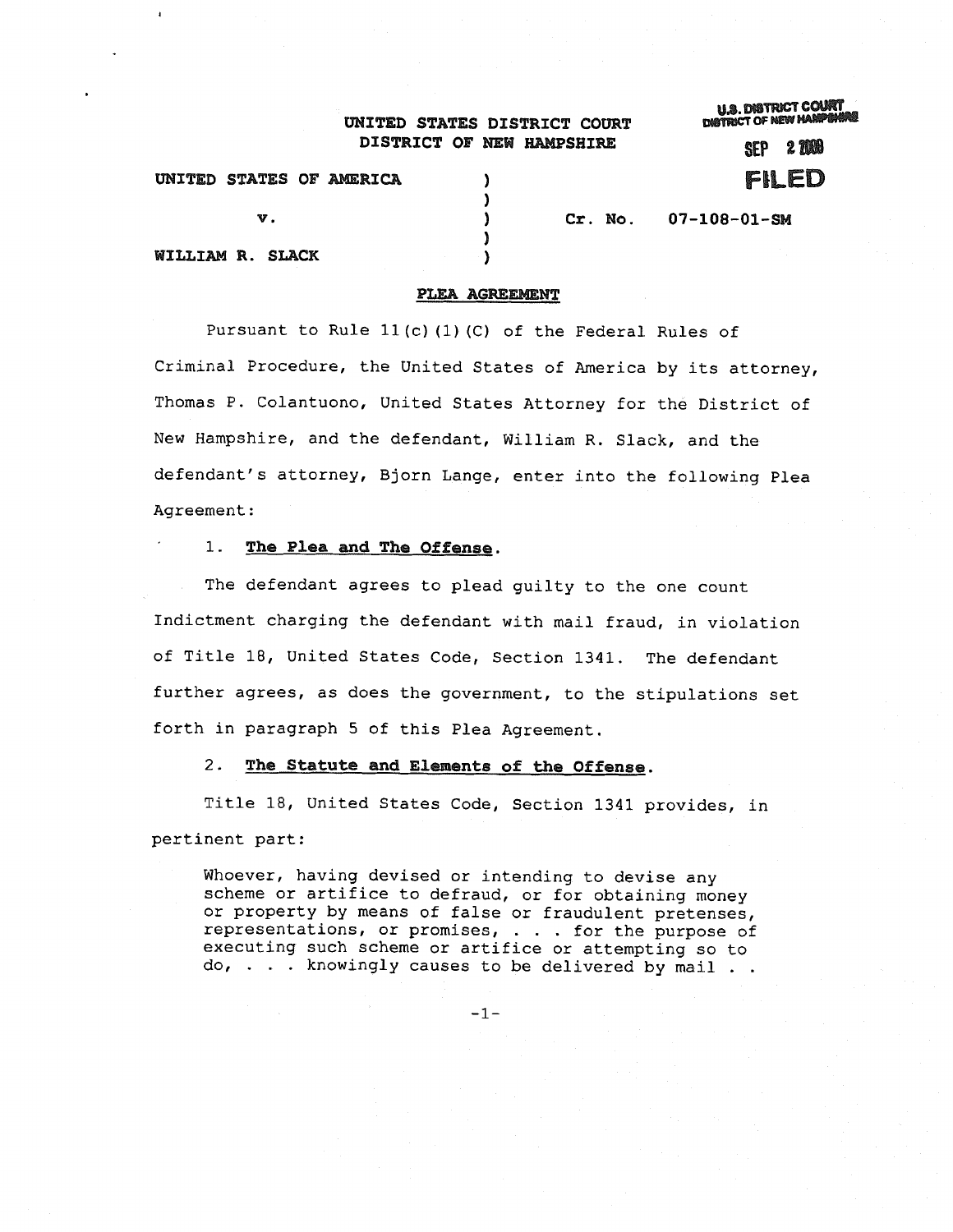· according to the direction thereon, or at the place at which it is directed to be delivered by the person to whom it is addressed, any such matter or thing, shall be fined under this title or imprisoned not more than 20 years, or both.  $\mathbf{r}$   $\mathbf{r}$ 

18 U.S.C. § 1341.

The defendant understands that the offense has the following elements, each of which the United States would be required to prove beyond a reasonable doubt at trial:

First, a scheme, substantially as charged in the Indictment, to defraud;

Second, defendant's knowing and willful participation in this scheme with the intent to defraud *i* and

Third, the use of the United States mail, on or about the  $date[s]$  charged, in furtherance of this scheme.

Pattern Crim. Jury Instr. 1st Cir. § 4.12.

### 3. Penalties.

The defendant understands that the penalties for the offense(s) are:

A. A maximum prison term of twenty (20) years;

- B. A maximum fine of the greater of \$250,000 or not more than twice the gross gain to the defendant or twice the gross loss to any person other than the defendant (18 U.S.C. § *3571(d)}i*
- C. A mandatory special assessment of \$100.00 which the defendant agrees to pay at or before the time of

 $-2-$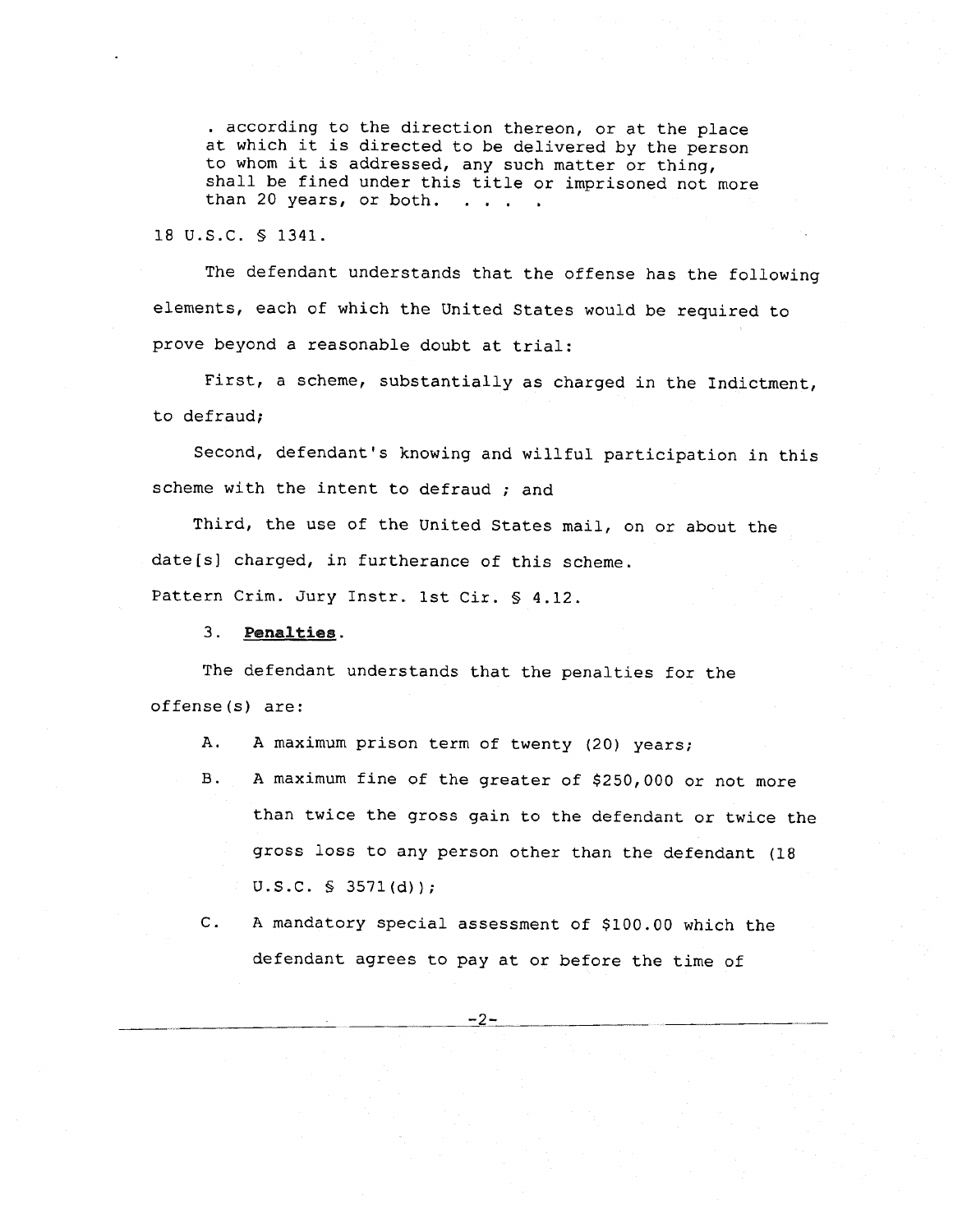sentencing; and

D. A term of supervised release of not less than two years and not more than three years. The defendant understands that the defendant's failure to comply with any of the conditions of supervised release may result in revocation of supervised release, requiring the defendant to serve in prison all or part of the term of supervised release, with no credit for time already spent on supervised release (18 U.S.C. §3583).

In addition to the other penalties provided by law, the Court may also order the defendant to pay restitution to the victim of the offense, pursuant to 18 U.S.C. § 3663 or § 3663A.

4. Sentencing and Application **of** the Sentencing Guidelines.

The defendant understands that the Sentencing Reform Act of 1984 applies in this case and that the Court is required to consider the United States Sentencing Guidelines as advisory guidelines. The defendant further understands that the defendant has no right to withdraw the defendant's guilty plea if the applicable advisory guideline range or the defendant's sentence is other than the defendant anticipated, except as expressly provided in this Plea Agreement.

The defendant also understands that the United States and the United States Probation Office shall:

A. advise the Court of any additional, relevant facts that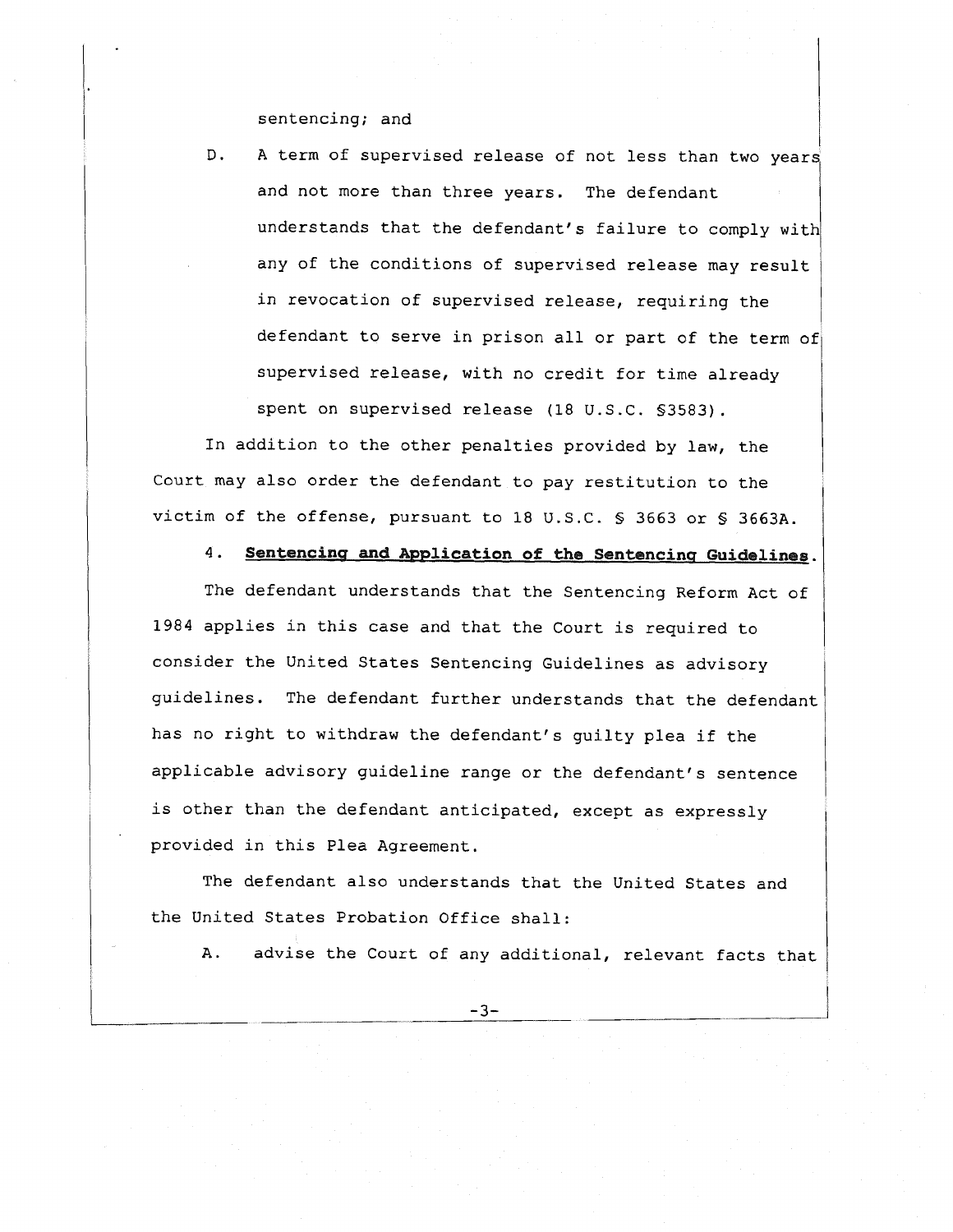are presently known or may subsequently come to their attention;

- B. respond to questions from the Court;
- C. correct any inaccuracies in the pre-sentence report;
- D. respond to any statements made by the defendant or the defendant's counsel to a probation officer or to the Court.

The defendant understands that the United States and the Probation Office may address the Court with respect to an appropriate sentence to be imposed in this case.

The defendant is aware that any estimate of the probable sentence or the probable sentencing range relating to the defendant pursuant to the advisory Sentencing Guidelines that the defendant may have received from any source is only a prediction and not a promise, and is not binding on the United States, the Probation Office, or the Court, except as expressly provided in this Plea Agreement.

5. StipUlations and Other Agreements.

### A. Binding Stipulations

The United States and the defendant have reached the following stipulations pursuant to Fed. R. Crim. P. 11(c) (1)©:

I. Pursuant to U.S.S.G. § 2B1.1(a) (1) the Base Offense Level is 7;

ii. The loss is more than \$30,000 but not more than

 $-4-$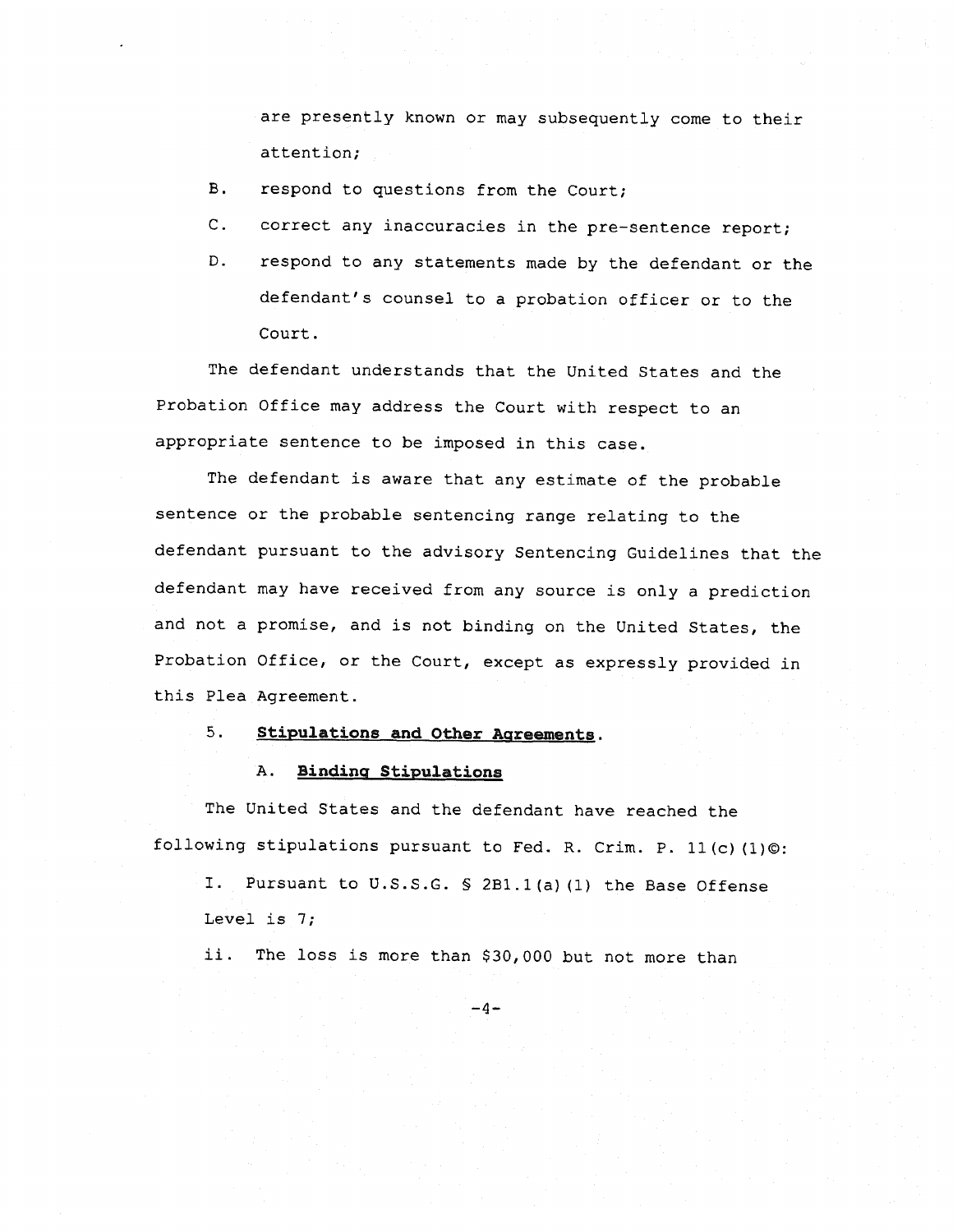\$70,000 and therefore an additional 6 levels are added pursuant to U.S.S.G. § 2B1.1(b)(1)(D);

*iii.* No other Guideline enhancements apply.

These stipulations are intended by the parties to be *rc)* "binding" under Fed. R. Crim. P. 11(c)(1) $\mathscr{B}.$  By using the word "binding", the parties mean that if the Court cannot or will not accept one or more of these stipulations, either party will be permitted to withdraw from this Plea Agreement. The parties will not be allowed to withdraw from this Plea Agreement for any other reason.

## B. Other Non-binding Agreements

I. The government agrees that it will not oppose a home confinement sentence if it *is* available within the advisory guideline range;

ii. The United States and the defendant agree that neither the United States nor the defendant will seek a departure from the otherwise applicable advisory sentencing guideline range;

ii. Other than the agreement set out above at S.B.i., the United States and the defendant are free to make recommendations with respect to the terms of imprisonment, fines, conditions of probation or supervised release, and any other penalties, requirements, and conditions of sentencing as each party may deem lawful and appropriate unless such recommendations are inconsistent with the terms of this Plea Agreement.

 $-5-$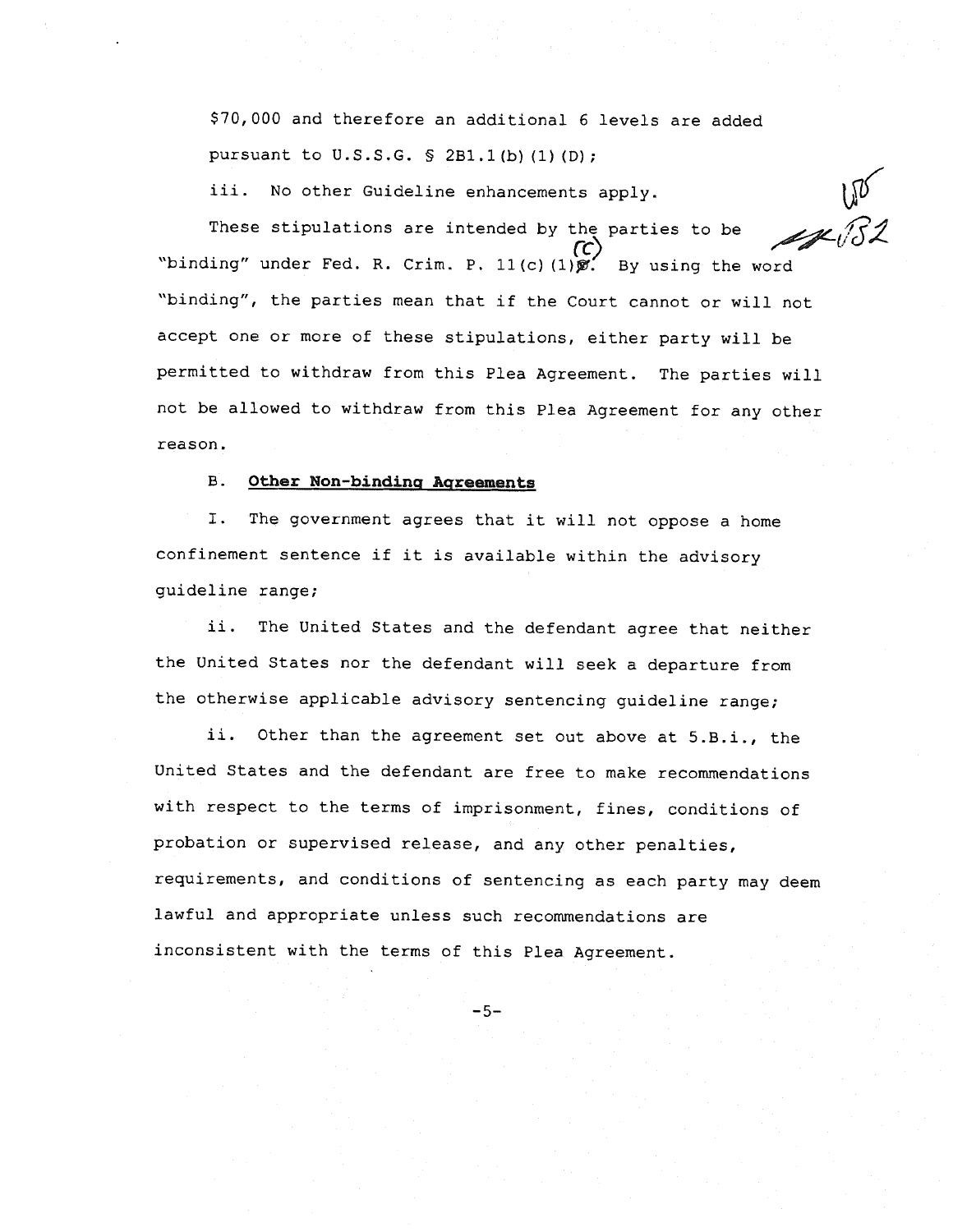# 6. Acceptance of Responsibility.

The United States agrees that it will not oppose an appropriate reduction in the defendant's adjusted offense level, under the advisory Sentencing Guidelines, based upon the defendant's apparent prompt recognition and affirmative acceptance of personal responsibility for the offense. The United States, however, may oppose any adjustment for acceptance of responsibility if the defendant:

- A. fails to admit a complete factual basis for the plea at the time the defendant is sentenced or at any other time;
- B. challenges the United States' offer of proof at any time after the plea is entered;
- C. denies involvement in the offense;
- D. gives conflicting statements about that involvement or is untruthful with the Court, the United States or the Probation Office;
- E. fails to give complete and accurate information about the defendant's financial status to the Probation Office;
- F. obstructs or attempts to obstruct justice, prior to sentencing;
- G. has engaged in conduct prior to signing this Plea Agreement which reasonably could be viewed as

-6-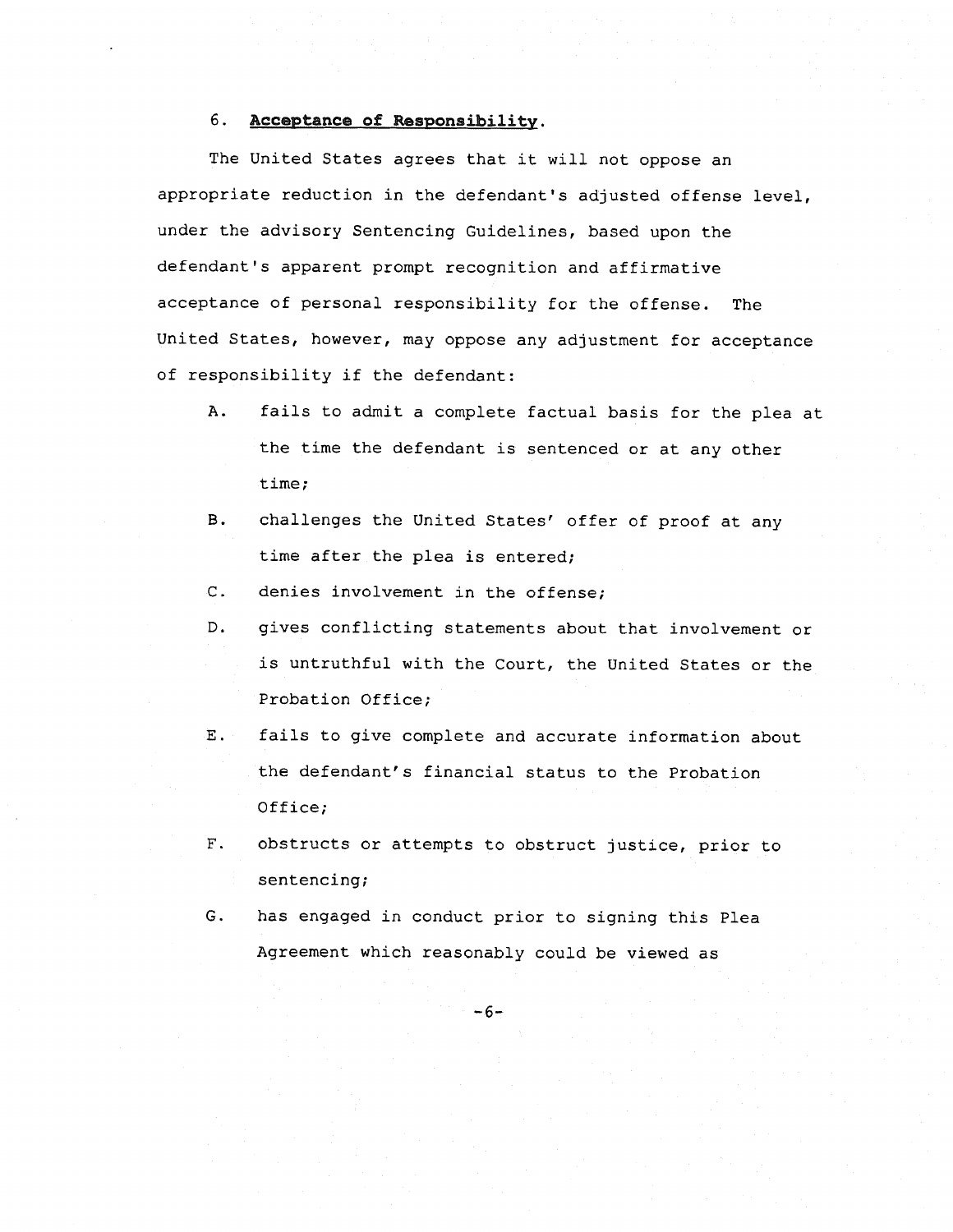obstruction or an attempt to obstruct justice, and has failed to fully disclose such conduct to the United States prior to signing this Plea Agreement;

H. fails to appear in court as required;

I. after signing this Plea Agreement, engages in additional criminal conduct; or

J. attempts to withdraw the plea of guilty.

If the defendant's offense level is sixteen or greater, and the defendant has assisted the United States in the investigation or prosecution of the defendant's own misconduct by timely notifying the United States of the defendant's intention to enter a plea of guilty, thereby permitting the United States to avoid preparing for trial and permitting the United States and the Court to allocate their resources efficiently, the United States will move, at or before sentencing, to decrease the defendant's base offense level by an additional one level pursuant to U.S.S.G. § 3El.l(b).

The defendant understands and agrees that the defendant may not withdraw the defendant's guilty plea if, for any of the reasons listed above, the United States does not recommend that the defendant receive a reduction in the defendant's sentence for acceptance of responsibility.

The defendant also understands and agrees that the Court is under no obligation to reduce the offense level if it finds that

-7-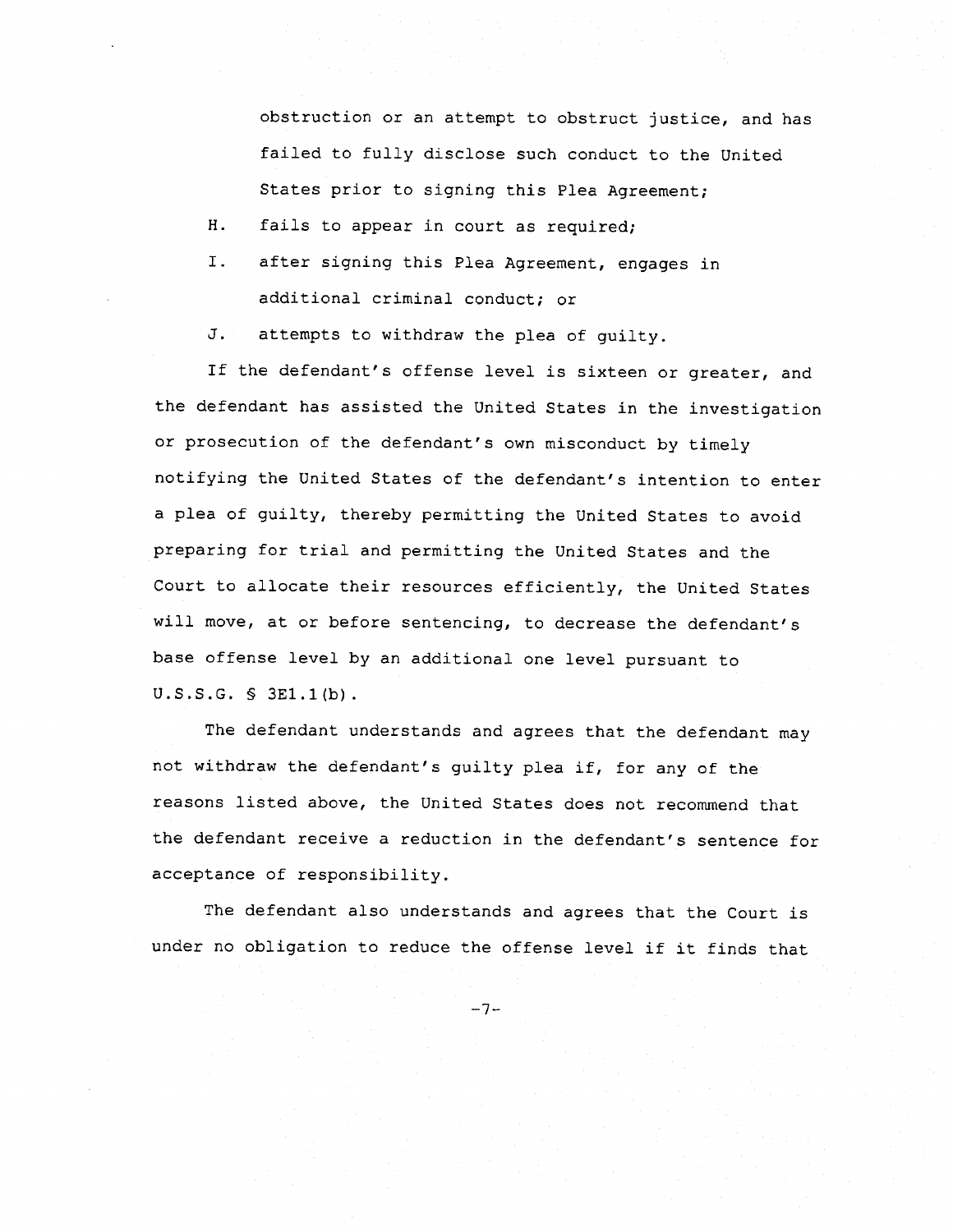the defendant has not accepted responsibility.

# 7. Substantial Assistance.

If the defendant provides substantial assistance in the investigation or prosecution of another person who has committed an offense, the United States may file a motion pursuant to U.S.S.G. §5Kl.l and 18 U.S.C. §3553(e) advising the sentencing court of all relevant facts pertaining to that determination and requesting the Court to sentence the defendant in light of the factors set forth in  $$5K1.1(a) (1) - (5)$ .

The defendant understands that the determination of whether to file such a motion rests solely with the United States. This means that the United States mayor may not file a motion under U.S.S.G. §5Kl.l or 18 U.S.C. §3553(e). The decision whether to file such a motion will depend on the United States' evaluation of any assistance provided by the defendant. The defendant also understands that even if such a motion is filed, the Court is under no obligation to grant or act favorably upon the motion. It is understood that the sentence to be imposed on the defendant remains within the discretion of the sentencing Court.

# 8. Use of Certain Information.

Provided the defendant gives truthful, accurate and complete information, the United States agrees that, pursuant to U.S.S.G. § IBl.8(a), any self-incriminating information provided by the defendant which was not known by the United States, or which the

-8-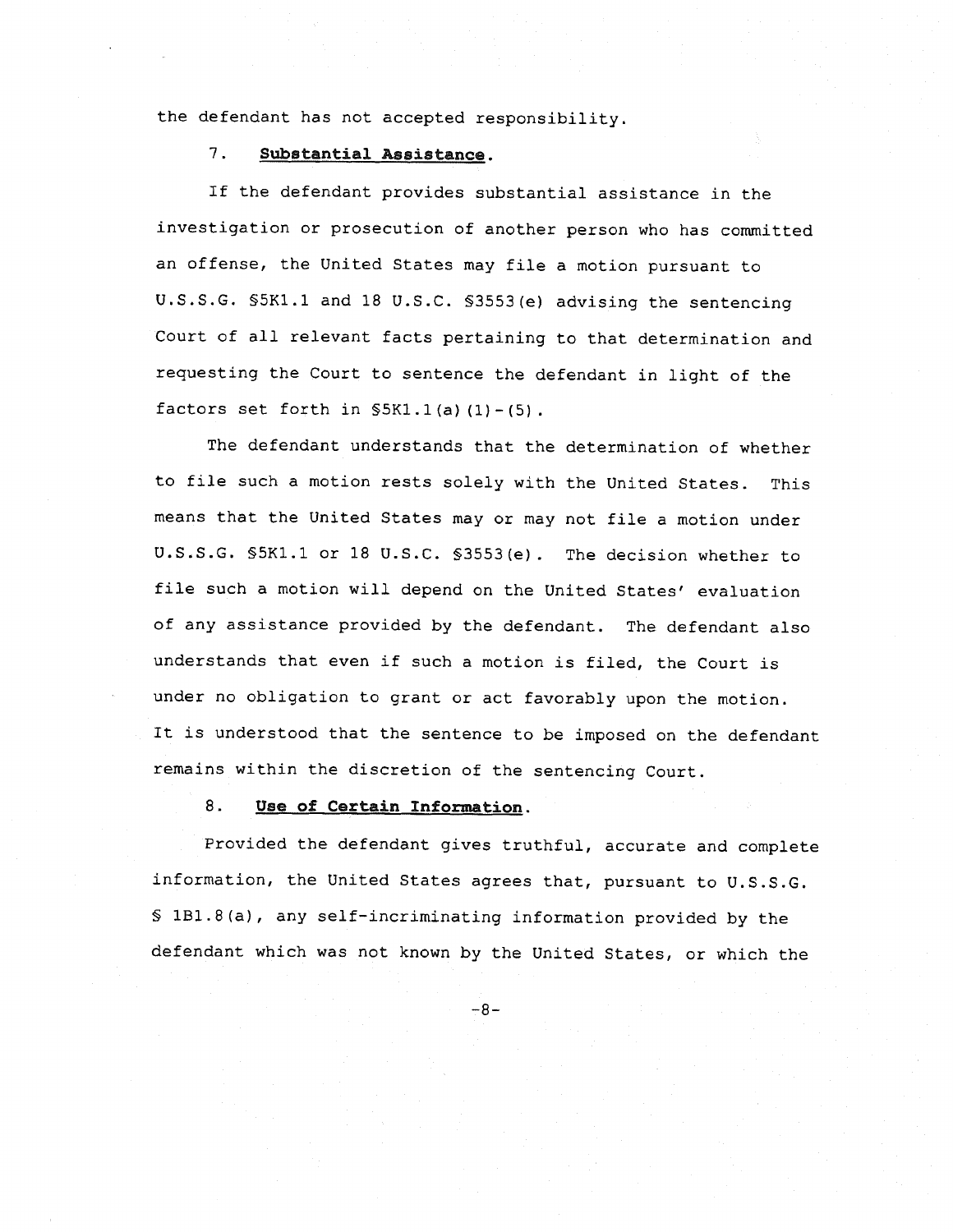United States could not establish by a preponderance of the evidence at the time of the defendant's briefings, shall not be used in determining the advisory guideline range. This Plea Agreement is subject to the § IBl.8(b) exceptions and reserves to the government the ability to make derivative use of the defendant's statements.

# 9. Waiver of Trial Rights and Consequences of Plea.

The defendant understands that the defendant has the right to be represented by an attorney at every stage of the proceeding and, if necessary, one will be appointed to represent the defendant. The defendant understands that the defendant has the right:

- A. to plead not guilty and to maintain that plea which has already been made;
- B. to be tried by a jury and, at that trial, the right to the assistance of counsel;
- c. to confront and cross-examine witnesses against the defendant;
- D. not to be compelled to provide testimony that may incriminate the defendant; and
- E. to compulsory process for the attendance of witnesses to testify *in* the defendant's defense.

The defendant understands that by pleading guilty the defendant waives and gives up those rights and that if a plea of

 $-9-$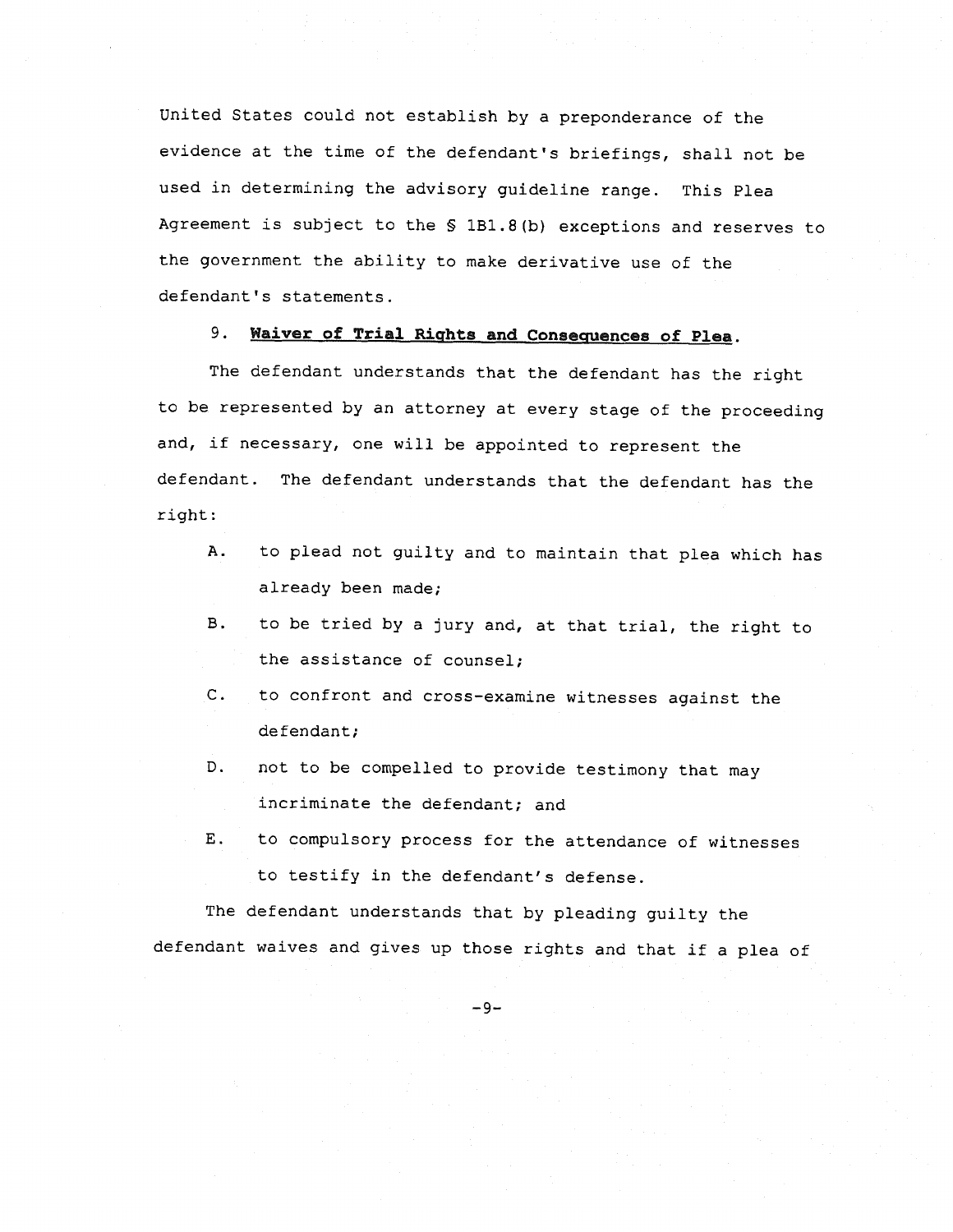guilty is accepted by the Court, there will not be a trial of any kind.

The defendant understands that if the defendant pleads guilty, the Court may ask the defendant questions about the offense, and if the defendant answers those questions falsely under oath, on the record, and in the presence of counsel, the defendant's answers may later be used against the defendant in a prosecution for perjury or making false statements.

10. Acknowledgment of Guilt; Voluntariness of Plea.

The defendant acknowledges that the defendant:

- A. is entering into this Plea Agreement and is pleading guilty freely and voluntarily because the defendant is guilty;
- B. is entering into this Plea Agreement without reliance upon any discussions with the United States and without promise of benefit of any kind except as described in this Plea Agreement;
- C. is entering into this Plea Agreement without threats, force, intimidation, or coercion of any kind;
- D. understands the nature of the offense to which the defendant is pleading guilty, including the penalties provided by law; and
- E. is completely satisfied with the representation and advice received from the defendant's undersigned

 $-10-$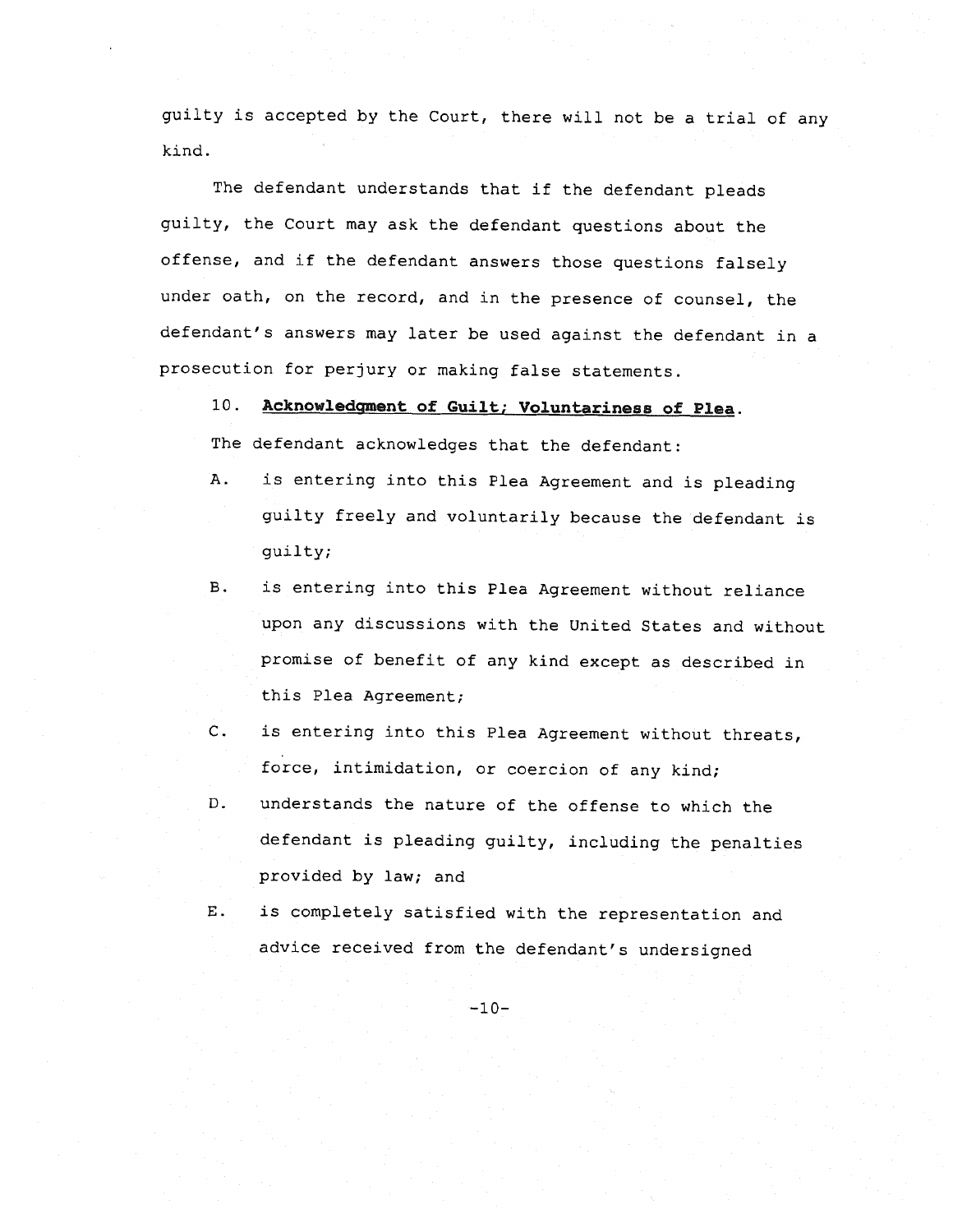### attorney.

# 11. **Scope** of Agreement.

The defendant acknowledges and understands that this Plea Agreement is limited to the undersigned parties and cannot bind any other federal authority, or any state or local authority. The defendant acknowledges that no representations have been made to the defendant with respect to any civil or administrative consequences that may result from the defendant's plea of guilty, because such matters are solely within the discretion of the specific administrative or government agency involved. Finally, the defendant acknowledges that this Plea Agreement has been reached without regard to any civil tax matters that may be pending or which may arise involving the defendant.

## 12. Collateral Consequences.

The defendant understands that the defendant will be adjudicated guilty of the offense to which the defendant will plead guilty and may thereby be deprived of certain federal benefits and certain rights, such as the right to vote, to hold public office, to serve on a jury, or to possess firearms.

## 13. Satisfaction of Federal Criminal Liability; Breach.

The defendant's guilty plea, if accepted by the Court, will satisfy any federal criminal liability of the defendant in the District of New Hampshire as a result of the defendant's participation in the conduct which forms the basis of the

-11-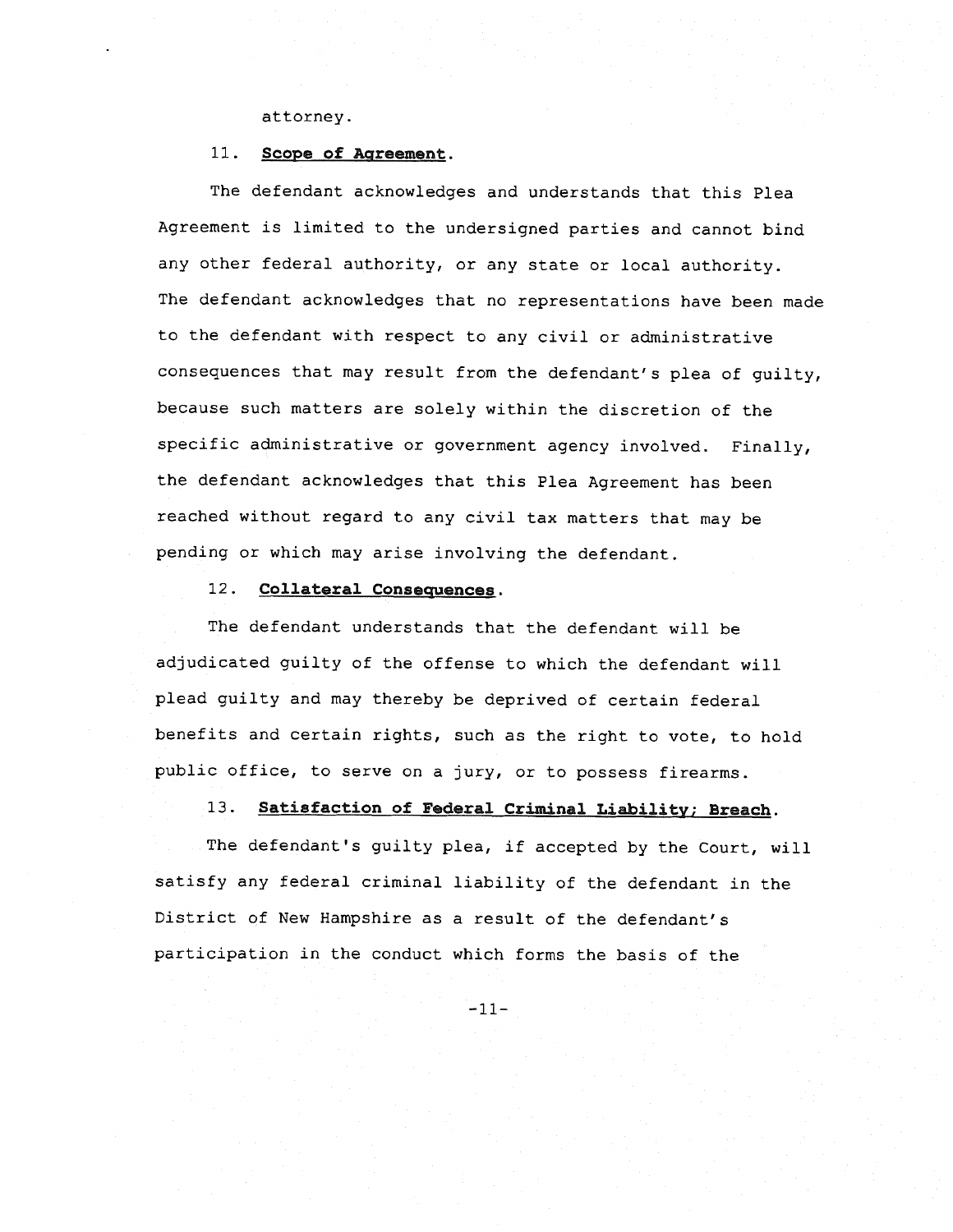Indictment in this case. The defendant understands that if, before sentencing, the defendant violates any term or condition of this Plea Agreement, engages in any criminal activity, or fails to appear for sentencing, the United States may consider such conduct to be a breach of the Plea Agreement and may withdraw from it.

14. Waivers.

## A. Appeal and Collateral Review.

The defendant is aware that the defendant has the right to challenge the defendant's sentence and guilty plea on direct appeal. The defendant is also aware that the defendant may, in some circumstances, be able to argue that the defendant's plea should be set aside, or the defendant's sentence be set aside or reduced, in a collateral challenge (such as pursuant to a motion under 28 U.S.C. § 2255 or § 2241).

By entering into this Plea Agreement, the defendant knowingly and voluntarily waives any right to appeal or to collaterally challenge:

- 1. The defendant's guilty plea and any other aspect of defendant's conviction, including, but not limited to, any rulings on pretrial suppression motions or any other pretrial dispositions of motions and issues; 2. The imposition by the Court of a sentence which does
	- not exceed the sentence recommended by the United

-12-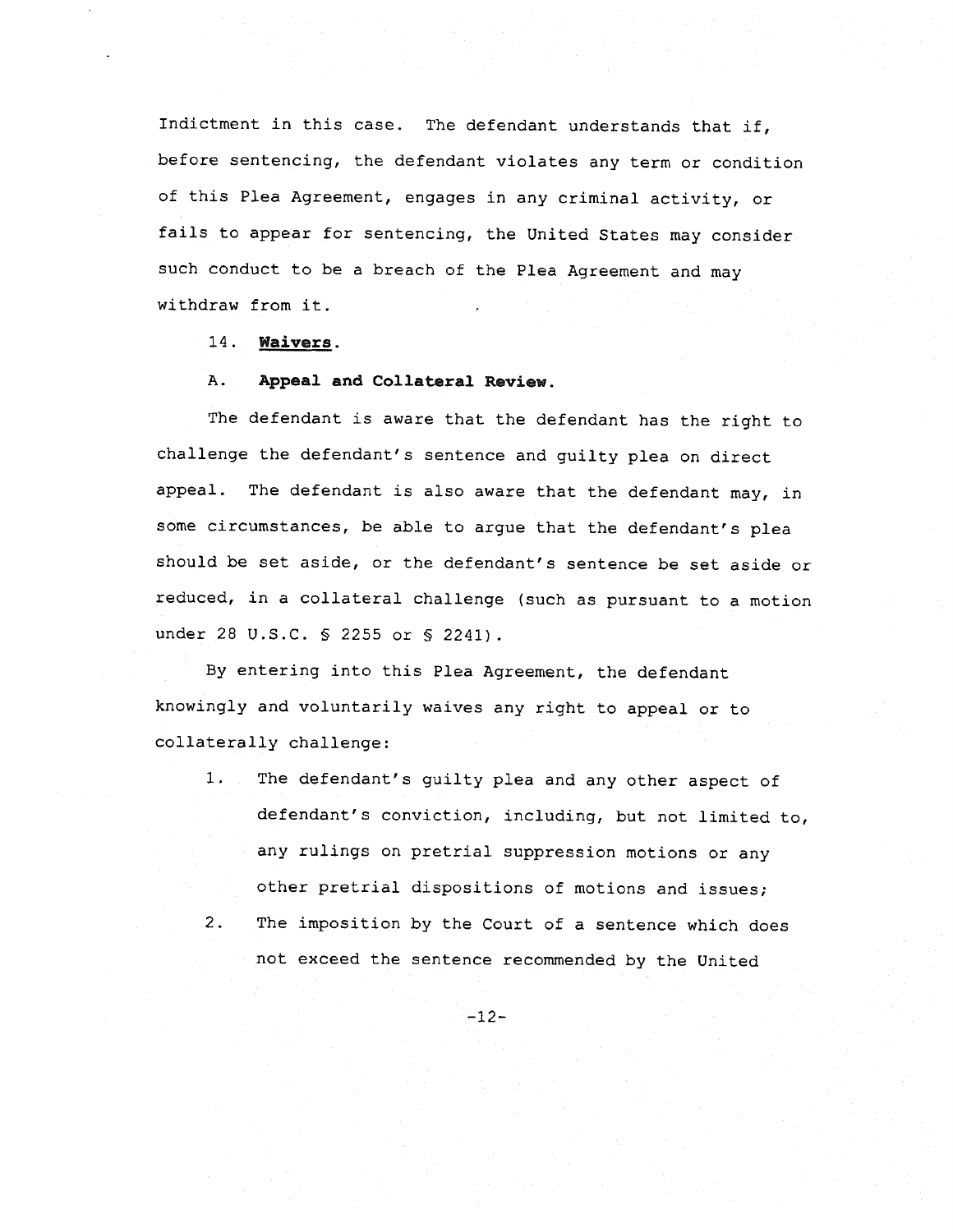States, even if the Court rejects one or more positions advocated by the U.S. Attorney or defendant with regard to the application of the advisory Sentencing Guidelines.

The defendant's waiver of rights to appeal and to bring collateral challenges shall not apply to appeals or challenges based on new legal principles in First Circuit or Supreme Court cases decided after the date of this Plea Agreement which are held by the First Circuit or Supreme Court to have retroactive effect. The defendant's waiver of the right to collateral review does not extend to claims that the plea was unknowing or involuntary or to claims that the defendant received ineffective assistance of counsel in the negotiation of the plea or plea agreement.

This Plea Agreement does not affect the rights or obligations of the United States as set forth in 18 U.S.C. § 3742(b), and the United States therefore retains its appeal rights.

# B. Freedom of Information and Privacy Acts.

The defendant hereby waives all rights, whether asserted directly or by a representative, to request or receive from any department or agency of the United States any records pertaining to the investigation or prosecution of this case, including without limitation any records that may be sought under the

 $-13-$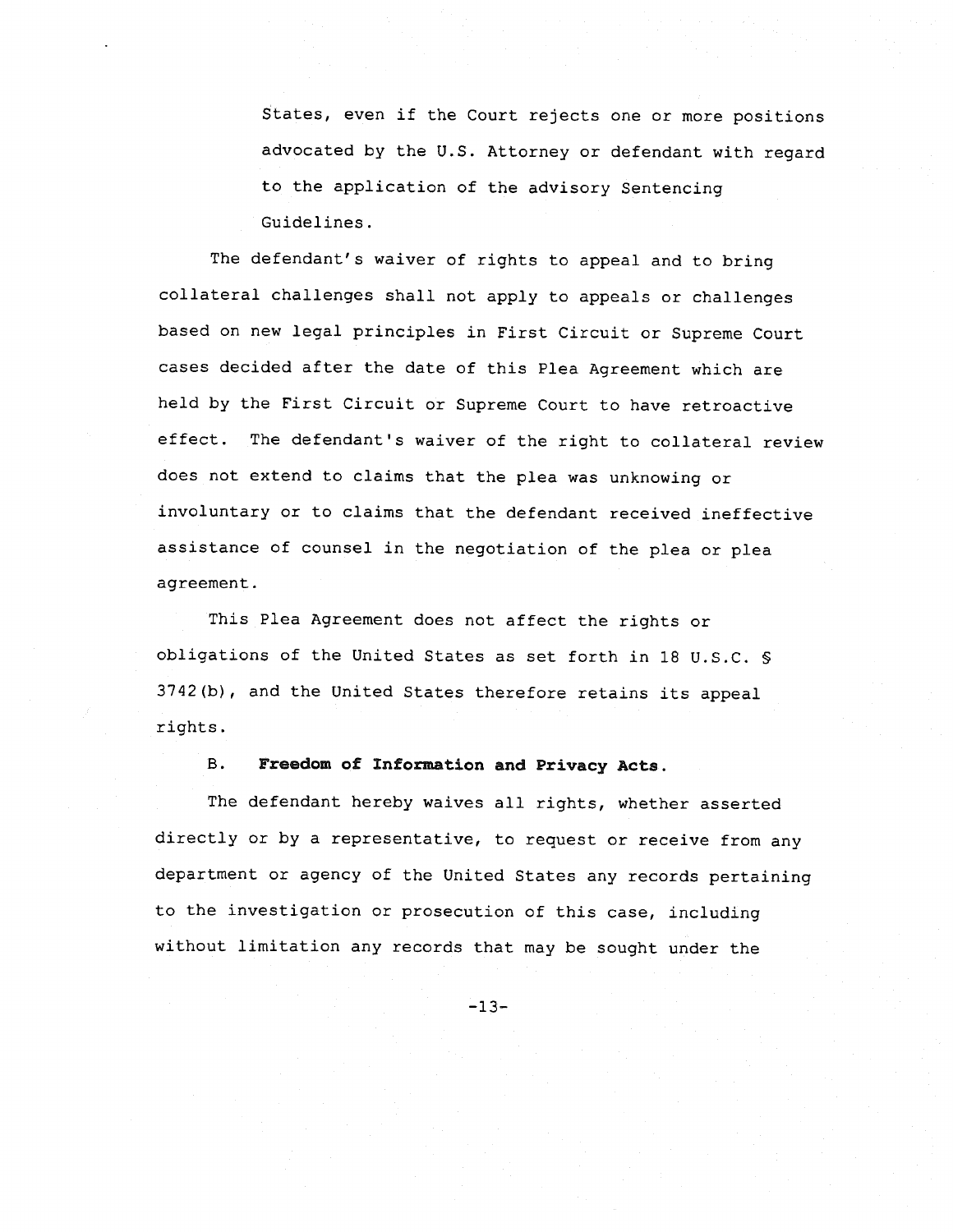Freedom of Information Act, 5 U.S.C. §552, or the Privacy Act of 1974, 5 U.S.C. §522a.

### 15 . **No Other Promises.**

The defendant acknowledges that no other promises, agreements, or conditions have been entered into other than those set forth in this Plea Agreement or revealed to the Court, and none will be entered into unless set forth in writing, signed by all parties, and submitted to the Court.

## 16. **Final Binding Agreement.**

None of the terms of this Plea Agreement shall be binding on the United States until this Plea Agreement is signed by the defendant and the defendant's attorney and until signed by the United States Attorney for the District of New Hampshire, or an Assistant United States Attorney.

# 17. **Agreement Provisions Not Severable.**

The United States and the defendant understand and agree that if any provision of this Plea Agreement is deemed invalid or unenforceable, then the entire Plea Agreement is null and void and no part of it may be enforced.

 $-14-$